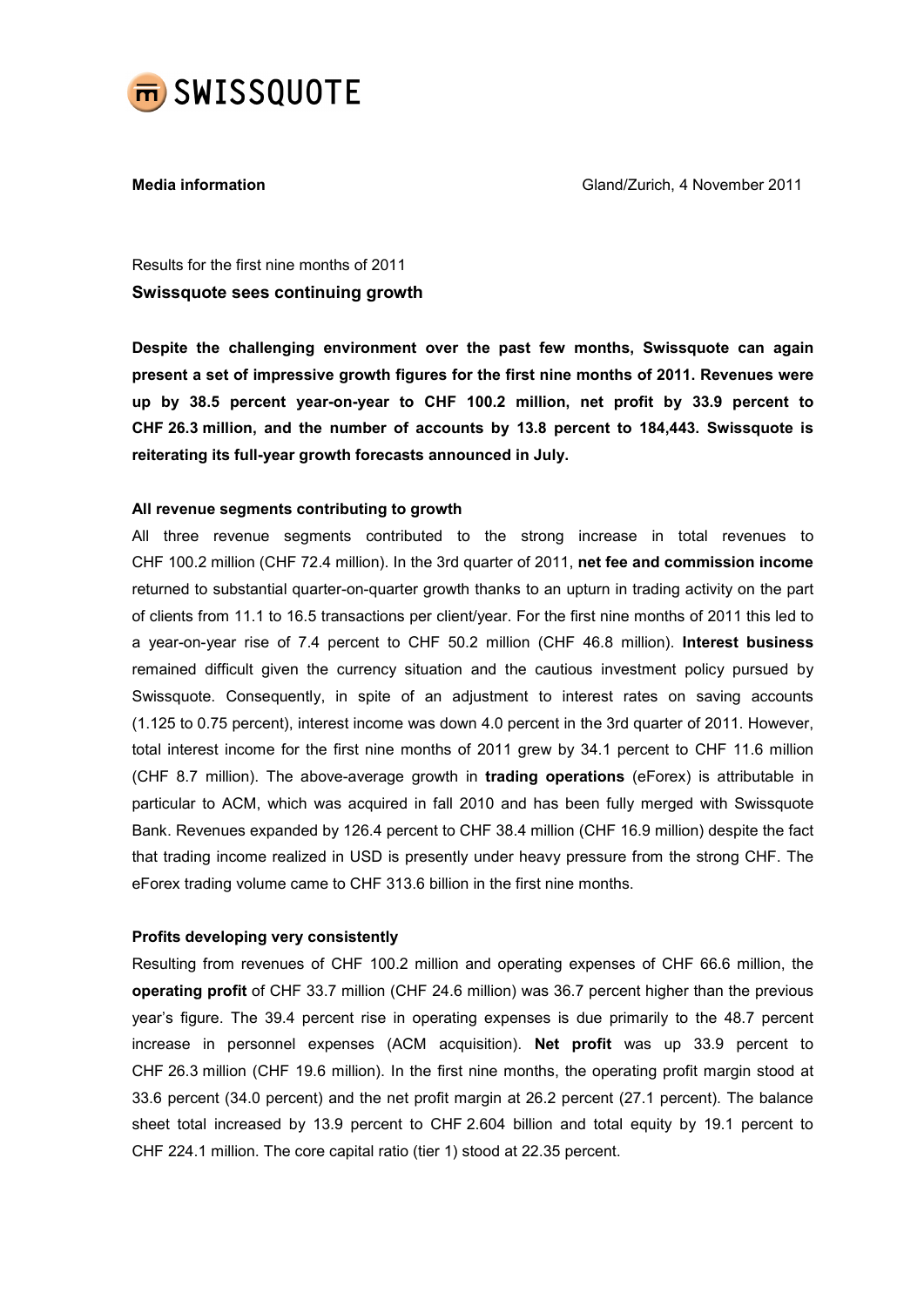

Stable growth in number of accounts and volume of assets under custody in 3rd quarter Compared with the corresponding year-back period, the total number of accounts rose by 13.8 percent to 184,443 in the first nine months of 2011. The breakdown is 156,196 trading accounts (+7.1 percent), 17,167 saving accounts (+28.6 percent), 10,464 eForex accounts (+293.1 percent), and 616 ePrivate Banking accounts (+336.9 percent). In contrast with a somewhat weaker 2nd quarter, growth in the number of accounts again stabilized at the desired level in the 3rd quarter of 2011, up by 4,745. Year-on-year, assets under custody were 1.6 percent lower at CHF 7.280 billion (CHF 7.397 billion). The decrease reflects the market-related decline in the value of the portfolios last year. As at 30 September, assets of CHF 6.658 billion were held in trading accounts, CHF 470.0 million in saving accounts, CHF 130.4 million in eForex accounts, and CHF 21.5 million in ePrivate Banking accounts. On a year-on-year comparison, net new monies were 26.9 percent lower at CHF 799.3 million (CHF 1.1 billion). The weak 2nd quarter (CHF 94.0 Mio.) was responsible for this decline, while net new monies in the 3rd quarter came to CHF 412.0 million. The level of net new monies of at least CHF 1 billion expected for the year as a whole should therefore be reached.

The complete financial report for the first nine months of 2011 is available on: http://www.swissquote.ch – THE COMPANY/Investor Relations/Reporting

### Swissquote - Banking.Self-made.

As a leading provider of online financial services, Swissquote offers innovative solutions and analysis tools to meet the wide range of demands and needs of its clients. As well as various online trading services, the userfriendly platform also provides solutions for eForex, ePrivate Banking, eMortgage and flexible saving accounts. In addition to a low-cost service for private clients, Swissquote also offers specialized services for independent asset managers and corporate clients.

Swissquote is quoted on the SIX Swiss Exchange (SQN) and holds a banking license. The company is subject to supervision by the Swiss Federal Financial Market Supervisory Authority (FINMA) and is a member of the Swiss Bankers Association.

## For further information

Marc Bürki, CEO Swissquote Bank AG, Chemin de la Crétaux 33, CH-1196 Gland

Tel. +41 22 999 98 50, fax +41 22 999 94 54, mobile +41 79 413 41 45, marc.burki@swissquote.ch

### Nadja Keller, Assistant to CEO

Tel. +41 44 825 88 01, nadja.keller@swissquote.ch

### Agenda 2012

| 24.02.2012 | Presentation of 2011 results in Zurich (SIX Swiss Exchange) |
|------------|-------------------------------------------------------------|
| 07.05.2012 | Figures for the 1st quarter of 2012 (conference call)       |
| 08.05.2012 | Annual General Meeting in Zurich                            |